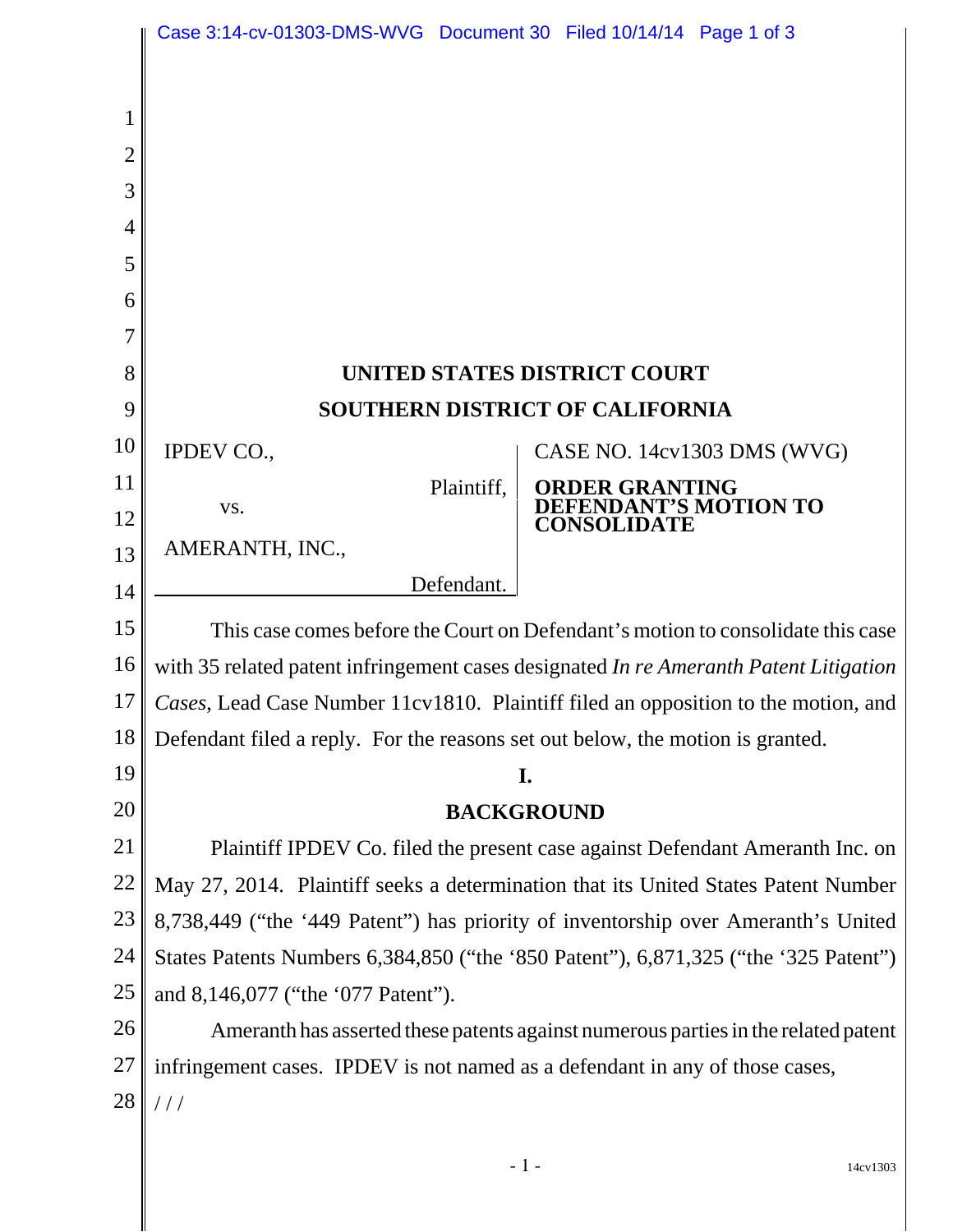1 2 3 but its affiliate QuikOrder, Inc. is so named. *See* Case Nos. 11cv1810, 12cv0742.1 Pizza Hut, a customer and indemnitee of QuikOrder, is also named as a defendant in those cases. *See id.* 

4 5 6 7 8 9 10 On October 15, 2013, Pizza Hut and numerous other defendants in the patent infringement cases filed a petition with the Patent Trial and Appeal Board ("PTAB") seeking review of the validity of Ameranth's patents under the Transitional Program for Covered Business Method ("CBM") Patents.<sup>2</sup> The PTAB declined to review any claims of the '077 Patent, but agreed to review certain claims of the '850 and '325 Patents. Those claims will be tried before the PTAB, and those proceedings are expected to conclude by late January or mid February 2015.

11 12 13 14 15 16 After the petitions for CBM review were filed, all defendants in the patent infringement cases, including QuikOrder and Pizza Hut, moved to stay those cases pending the outcome of the PTAB proceedings. The Court granted that motion, and stayed the patent infringement cases pending the outcome of the PTAB proceedings. As stated above, Ameranth now moves to consolidate this case with the related patent infringement cases.

## **II.**

## **DISCUSSION**

19 20 21 22 23 24 25 The legal basis for Defendant's request is Federal Rule of Civil Procedure 42(a). Rule 42(a) provides: "If actions before the court involve a common question of law or fact, the court may: (1) join for hearing or trial any or all matters at issue in the actions; (2) consolidate the actions; or (3) issue any other orders to avoid unnecessary cost or delay." Fed. R. Civ. P. 42(a). Defendant argues this case involves a number of issues common to the patent infringement cases, therefore this case should be consolidated  $//$ 

26

17

18

27 28 1 <sup>1</sup> IPDEV and QuikOrder are represented by the same counsel, Schiff Hardin LLP. <sup>2</sup> QuikOrder was one of the few defendants that did not petition for CBM review.